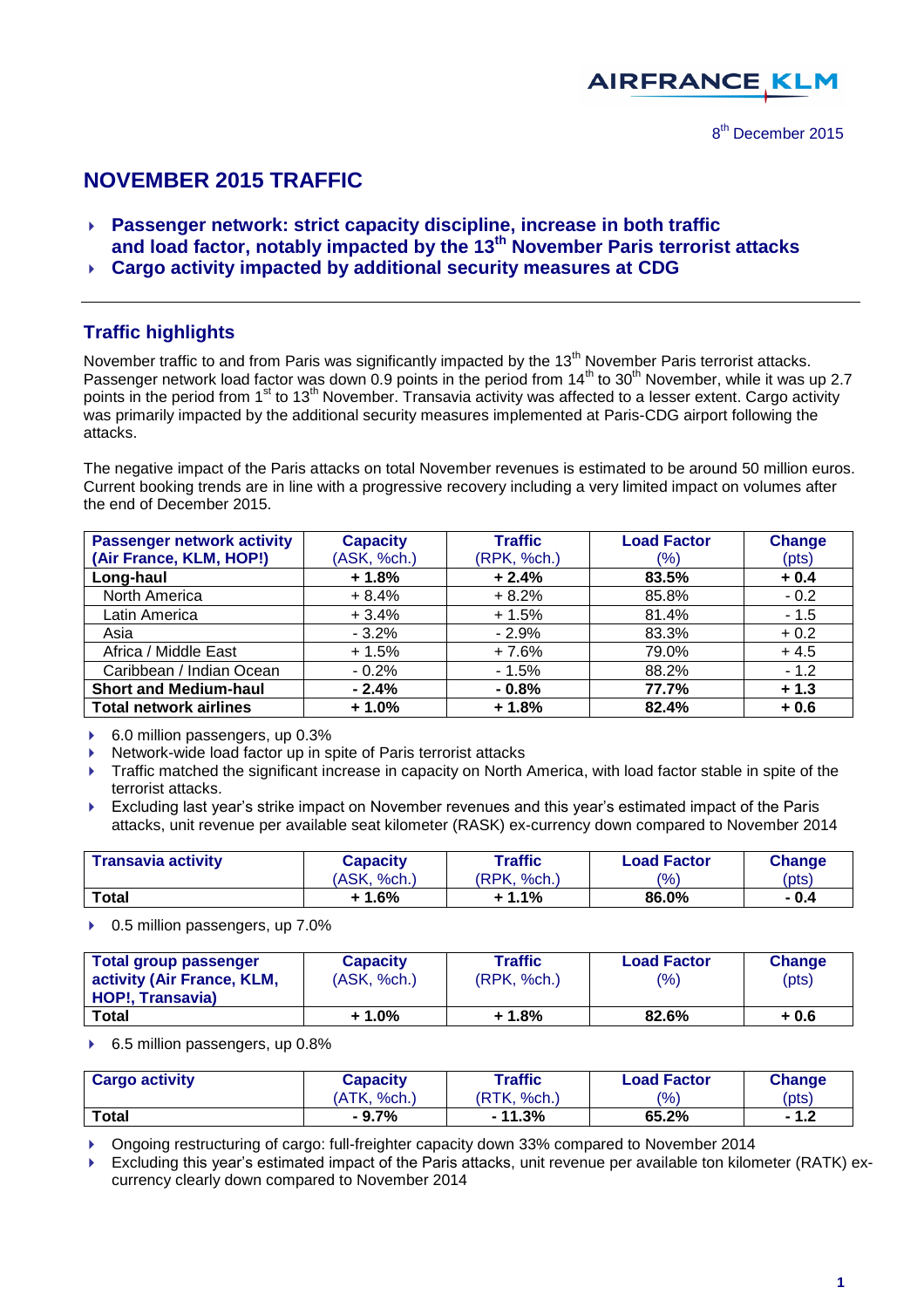## **Agenda**

11 January 2016: December 2015 traffic 8 February 2016: January 2016 traffic 18 February 2016: Full year 2015 results

 $+33$  1 49 89 52 59<br>bedelcaire@airfranceklm.com **[www.airfranceklm.com](http://www.airfranceklm.com/)**

**Investors**<br> **Press**<br> **Dirk Voermans**<br> **Press**<br>  $+3314$ **Birk Voermans** +33 1 41 56 56 00<br>+33 1 49 89 52 60 [bedelcaire@airfranceklm.com](mailto:bedelcaire@airfranceklm.com) divoermans@airfranceklm.com Website: **[www.airfranceklm-finance.com](http://www.airfranceklm-finance.com/)**